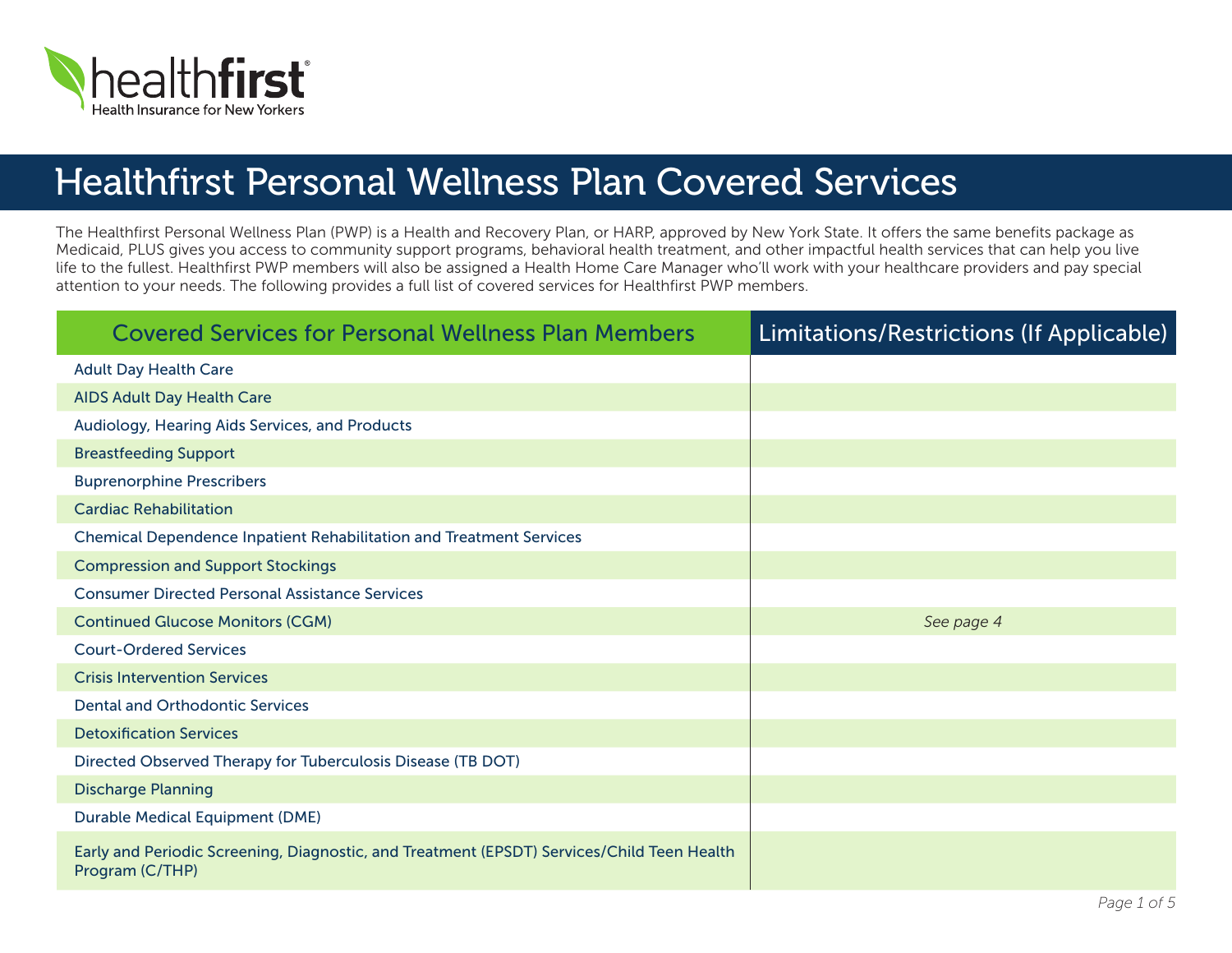| <b>Emergency Services</b>                                                                 |            |
|-------------------------------------------------------------------------------------------|------------|
| <b>Emergency Transportation</b>                                                           | See page 4 |
| Experimental and/or Investigational Treatment                                             | See page 4 |
| <b>Eye Care and Low Vision Services</b>                                                   |            |
| <b>Family Planning and Reproductive Health Services</b>                                   |            |
| <b>Foot Care Services</b>                                                                 |            |
| <b>Harm Reduction Services</b>                                                            | See page 4 |
| <b>Home-Delivered Meals</b>                                                               | See page 4 |
| <b>Home Health Services</b>                                                               |            |
| Hospice                                                                                   |            |
| <b>Inpatient Hospital Services</b>                                                        |            |
| Inpatient Stay Pending Alternate Level of Medical Care                                    |            |
| <b>Laboratory Services</b>                                                                |            |
| Local Department of Social Services (LDSS) Mandated Substance Use Disorder (SUD) Services |            |
| Maternity                                                                                 |            |
| <b>Medical Language Interpreter Services</b>                                              |            |
| <b>Medical Social Services</b>                                                            | See page 4 |
| <b>Mental Health Services</b>                                                             |            |
| <b>Midwifery Services</b>                                                                 |            |
| <b>Non-Emergency Transportation</b>                                                       | See page 4 |
| <b>Nurse Practitioner Services</b>                                                        |            |
| <b>Observation Services</b>                                                               |            |
| Pasteurized Donor Human Milk (PDHM)                                                       | See page 5 |
| Percutaneous Coronary Intervention (PCI), also known as coronary angioplasty              |            |
| <b>Personal Care Services</b>                                                             | See page 5 |
| Personal Emergency Response System (PERS)                                                 |            |
| <b>Physician Services</b>                                                                 |            |
| <b>Post-Stabilization Care Services</b>                                                   |            |
|                                                                                           |            |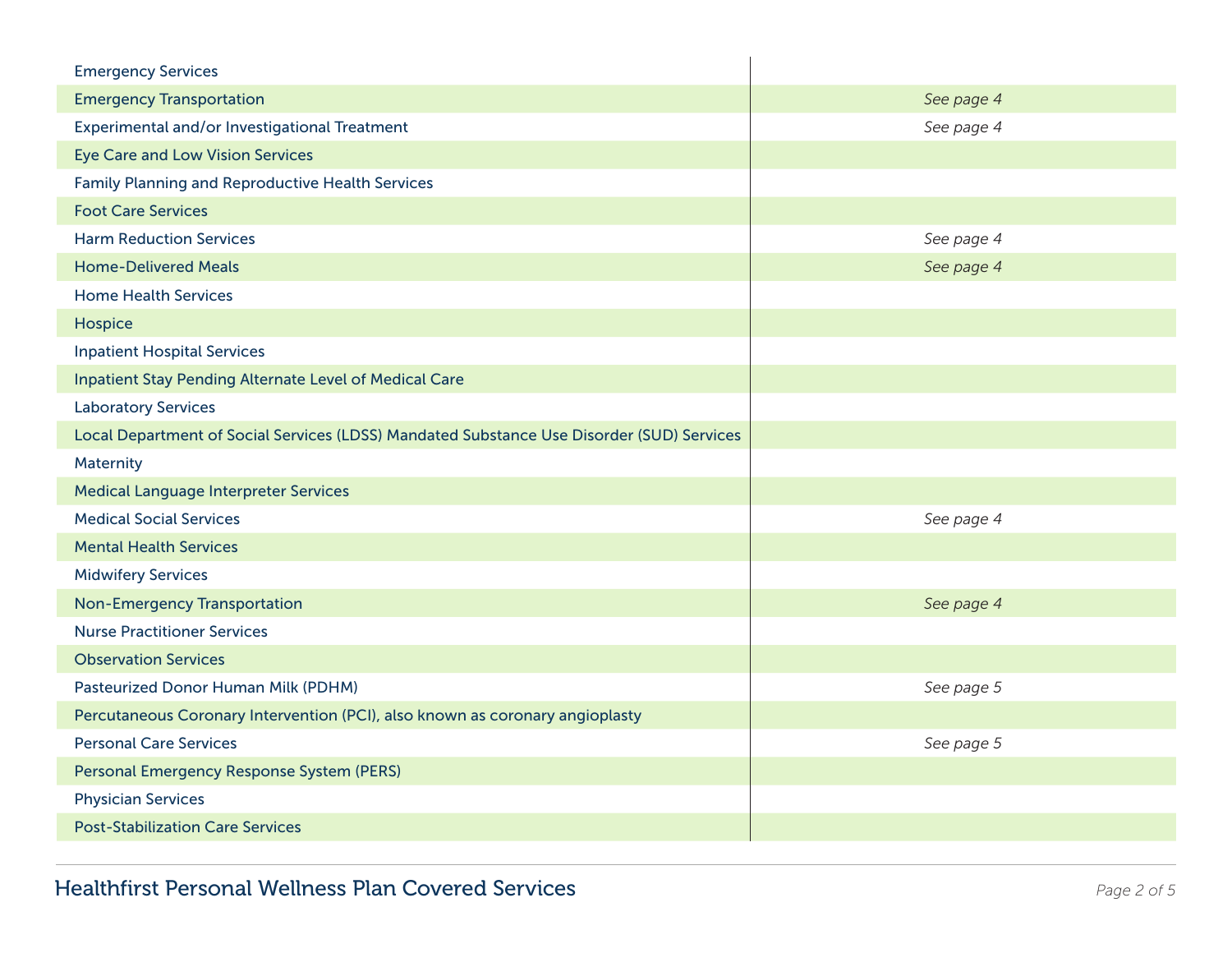| Prescriber Prevails for Atypical Anti-psychotic Drugs                                                                    |            |
|--------------------------------------------------------------------------------------------------------------------------|------------|
| Prescription and Non-Prescription Over-The Counter (OTC) Drugs, Medical Supplies, and<br><b>Enteral Formula</b>          |            |
| <b>Preventive Health Services</b>                                                                                        |            |
| <b>Private Duty Nursing Services</b>                                                                                     |            |
| Prosthetic/Orthotic Services/Orthopedic Footwear                                                                         |            |
| <b>Radiology Services</b>                                                                                                |            |
| Rehabilitation Services (not including Psychosocial Rehabilitation (PSR))                                                | See page 5 |
| <b>Renal Dialysis</b>                                                                                                    |            |
| <b>Residential Health Care Facility (Nursing Home) Services (RHCF)</b>                                                   | See page 5 |
| Screening, Brief Intervention, and Referral to Treatment (SBIRT) for Chemical Dependency                                 |            |
| <b>Second Medical/Surgical Opinion</b>                                                                                   |            |
| <b>Seriously Emotionally Disturbed (SED)</b>                                                                             |            |
| <b>Smoking Cessation Counseling</b>                                                                                      |            |
| <b>Smoking Cessation Products</b>                                                                                        |            |
| Substance Use Disorder (SUD) Inpatient Detoxification Services                                                           |            |
| Substance Use Disorder (SUD) Inpatient Rehabilitation and Treatment Services                                             |            |
| Substance Use Disorder (SUD) Medically Supervised Outpatient withdrawal                                                  |            |
| Substance Use Disorder (SUD) Outpatient (includes outpatient clinic;<br>outpatient rehabilitation; and opioid treatment) |            |
| Substance Use Disorder (SUD) Residential Addiction Treatment Services                                                    |            |
| <b>Tuberculosis Directly Observed Therapy</b>                                                                            |            |
| <b>Other Licensed Practitioner (OLP)</b>                                                                                 | See page 5 |
| <b>Community Psychiatric Supports and Treatment (CPST)</b>                                                               | See page 5 |
| <b>Psychosocial Rehabilitation (PSR)</b>                                                                                 | See page 5 |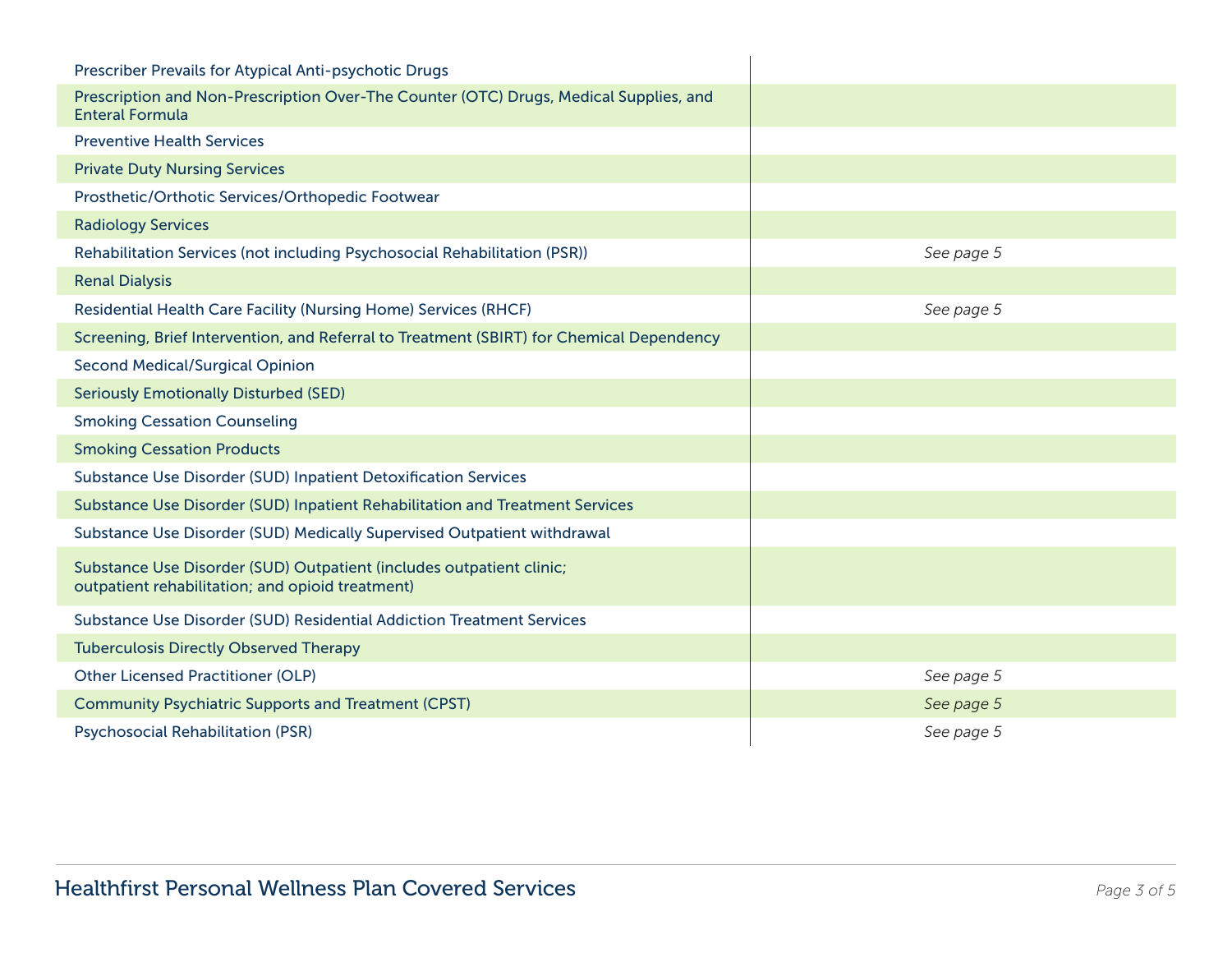| <b>Covered Services for Personal Wellness Plan Members</b> | <b>Details - Limitations/Restrictions</b><br>(If Applicable)                                                                                                                                                                                                                                                                                                                                                                                                                                                                                                             |
|------------------------------------------------------------|--------------------------------------------------------------------------------------------------------------------------------------------------------------------------------------------------------------------------------------------------------------------------------------------------------------------------------------------------------------------------------------------------------------------------------------------------------------------------------------------------------------------------------------------------------------------------|
| <b>Continued Glucose Monitors (CGM)</b>                    | NYS Medicaid coverage of a real-time continuous<br>glucose monitoring (RT-CGM) may be available for<br>members who meet each of the following criteria:<br>• Member must have a diagnosis of type 1 diabetes<br>• Be under the care of an endocrinologist who orders<br>the device<br>• Currently be performing at least four finger-stick<br>glucose tests daily<br>. Be on an insulin treatment plan that requires frequent<br>adjustment of insulin dosing<br>• Be able, or have a caregiver who is able, to hear and<br>view RT-CGM alerts and respond appropriately |
| <b>Emergency Transportation</b>                            | Benefit is transferred to managed fee-for-service (MFFS)<br>according to a phase-in schedule.                                                                                                                                                                                                                                                                                                                                                                                                                                                                            |
| Experimental and/or Investigational Treatment              | Covered on a case by case basis.                                                                                                                                                                                                                                                                                                                                                                                                                                                                                                                                         |
| <b>Harm Reduction Services</b>                             | Includes, but is not limited to, overdose prevention and<br>response, and preventing transmission of HIV, Hepatitis<br>B and C, and other illnesses in substance users. Must<br>be recommended in writing by a physician or other<br>licensed practitioner.                                                                                                                                                                                                                                                                                                              |
| <b>Home-Delivered Meals</b>                                | Only for those enrollees transitioning from the Long-<br>Term Home Health Care Program (LTHHCP) and who<br>received Home Delivered Meals while in the program.                                                                                                                                                                                                                                                                                                                                                                                                           |
| <b>Medical Social Services</b>                             | Only for those enrollees transitioning from the Long-<br>Term Home Health Care Program (LTHHCP) and who<br>received Medical Social Services while in the program.                                                                                                                                                                                                                                                                                                                                                                                                        |
| <b>Non-Emergency Transportation</b>                        | Benefit is transferred to managed fee-for-service (MFFS)<br>according to a phase-in schedule.                                                                                                                                                                                                                                                                                                                                                                                                                                                                            |